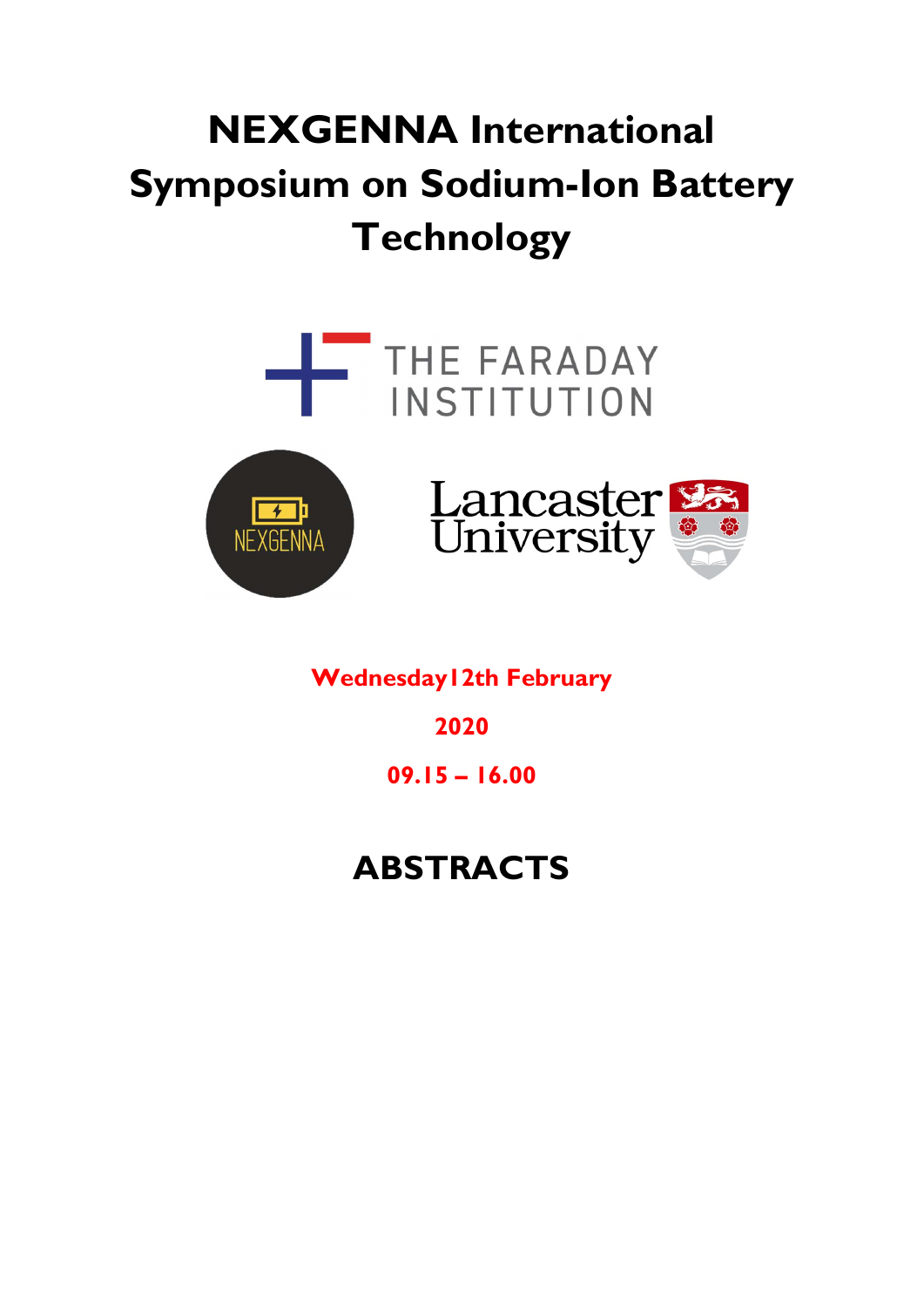## 09.25 am Prof Marek Marcinek

Marekmar@ch.pw.edu.pl Warwick University of Technology, Poland.



#### Compatibility studies of Huckel salt-based electrolytes with new sodium electrode materials

Anna Szczęsna, Tomasz Trzeciak, Mikołaj Wituszyński, Hubert Ronduda, Magdalena Zybert, Wioletta Raróg Pilecka and Marek Marcinek

This work is a part of a larger studies concerned the Hucckel type salts in application in lithium and sodium electrolytes. It consists the preparation and testing of the properties of (half)cells containing 4,5-dicyano-2-(trifluoromethyl) imidazolate sodium salt (NaTDI). This structure is more electrochemically and thermally stable than similar structures in which carbon atoms are used to bond. This change results in greater resistance to oxidation and reduced formation of ionic pairs. In the studied cells compatibility was tested mainly against the active material NaNi0,6Mn0,6Co0,6O2 (NaNMC 622). The material NaNMC 622 was chosen because of good predicted electrochemical properties, which are caused by simultaneous occurrence of manganese, nickel and cobalt in the transition metal layer. The obtained cells were characterized by electrochemical impendance spectroscopy and galvanostatic cycling. Measurements obtained by impedance spectroscopy confirmed the possibility of obtaining a system containing NaNMC 622 as an electrode and an electrolyte containing NaTDI salt. Electrolyte and electrolyte resistance was determined by electrochemical impedance spectroscopy.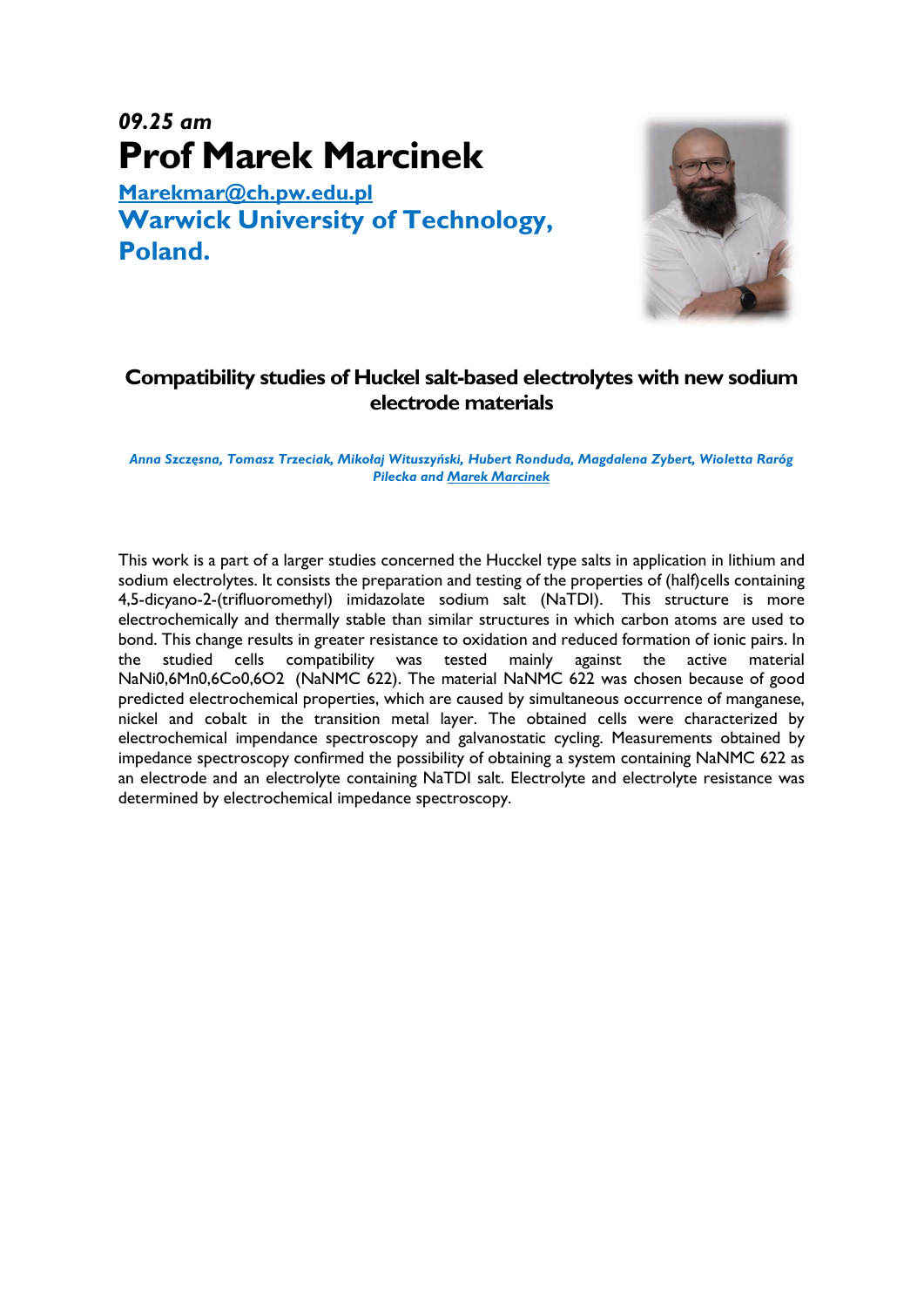## 09.50 am Dr Laurence Croguennec

Laurence.Croguennec@icmcb.cnrs.fr

### ICMCB, Bordeaux, France.



#### Polyanionic materials at the positive of Na-ion batteries

L. Croguennec <sup>1</sup>, L. H. B. Nguyen <sup>1,2</sup>, P. Sanz-Camacho <sup>1</sup>, J. Olchowka <sup>1</sup>, D. Carlier <sup>1</sup> and C. Masquelier <sup>2</sup> <sup>1</sup> CNRS, Univ. Bordeaux, Bordeaux INP, ICMCB UMR 5026, F-33600 Pessac, France. <sup>2</sup>Laboratoire de Réactivité et de Chimie des Solides, CNRS-UMR 7314, Université de Picardie Jules Verne, F-80039 Amiens Cedex 1, France

Polyanionic materials are intensively studied as promising positive electrode materials for Na-ion batteries thanks to their high stability and the fast ionic mobility within their structural framework.[1] Among those polyanionic materials, Na3V2(PO4)2F3 and Na3(VO)2(PO4)2F are the two most attractive ones due to their high voltage for two Na+ ions extraction and their high theoretical energy densities: 500 mAh.g-1 and 495 mAh.g-1, respectively. These two compositions are indeed the two end members of a family of compounds described with the general formula Na3V2(PO4)2F3-yOy where  $0 \le y \le 2$ .

Optimized carbon-coated Na3V2(PO4)2F3 showed exceptional rate and electrochemical cycling capabilities, more than 4000 times at 1 C rate, as demonstrated by performance of the first hard carbon//Na3V2(PO4)2F3 18650 prototypes of 75 Wh kg−1 prepared by our partner CEA.[2] These attractive results, among others, participate to a renewed interest in the field of Na-ion batteries considering vanadium fluorophosphates at the positive electrode.

 The optimization of their electrochemical performance requires the control of the carbon coating, [2] and the careful tuning of the oxygen and thus vanadyle-type defects' concentration through a deep understanding and control of the reaction synthesis. Indeed, the competition between the ionic V3+−F bond and the covalent V4+=O bond has a major effect on the structure of the pristine materials, and then on the phase diagram and redox mechanisms involved upon their cycling in batteries.[3-4] The influence of the anionic and cationic substitution will be illustrated for series of phases Na3V2xMx(PO4)2F3-yOy (M= transition metal) combining mainly Synchrotron X-ray diffraction and spectroscopic studies.[3-7]

#### Acknowledgements

This study is performed in the frame of the French RS2E and European Alistore-ERI networks on battery research. The authors thank CEA Liten (Grenoble, France) and especially L. Simonin and Y. Reynier for their collaboration. The authors thank also Région Nouvelle Aquitaine, the French National Research Agency (STORE-EX Labex Project ANR-10-LABX-76-01 and SODIUM Descartes project ANR-13-DESC-0001-02) and the European Union's Horizon 2020 research and innovation program under the Grant Agreement No. 646433-NAIADES for their financial support.

#### References

- 1. C. Masquelier and L. Croguennec, Chem. Rev. 2013, 113, 6552−6591.
- 2. T. Broux et al., Small Methods 2018, 1800215-1800226.
- 3. T. Broux et al., Chemistry of Materials 2016, 28(21), 7683-7692
- 4. L.H.B. Nguyen et al., Energy Storage Materials 2019, 20, 324-334
- 5. L.H.B. Nguyen et al., ACS Applied Materials & Interfaces 2019, 11 (42), 38808-38818
- 6. J. Olchowka et al., Chemical Communications, 2019, 55, 11719-11722
- 7. L.H.B. Nguyen et al., to be submitted.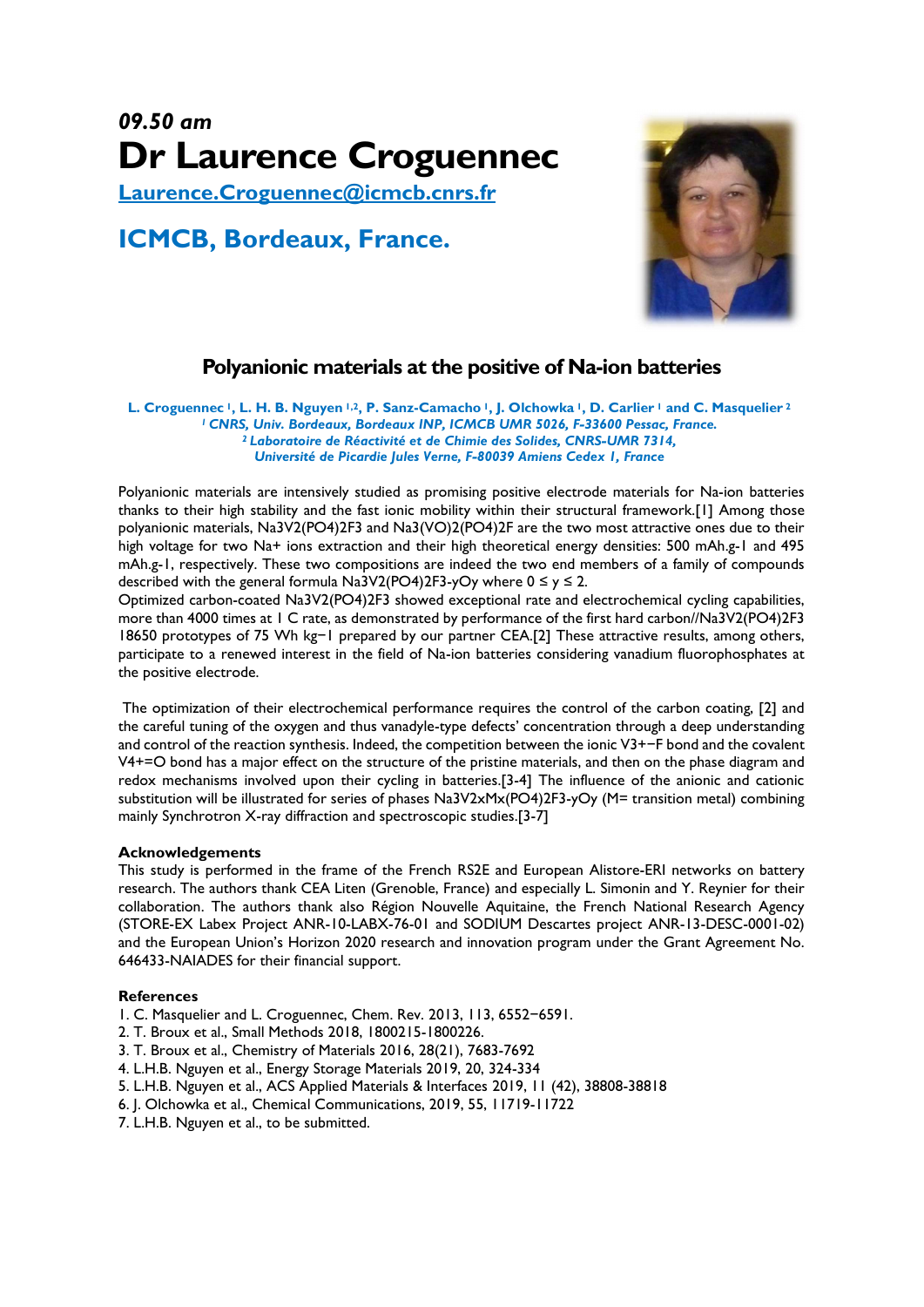## 10.15 am Dr Laure Monconduit

laure.monconduit@umontpellier.fr

### Institut Charles Gerhardt Montpellier, France.



#### Negative electrodes for Na-ion batteries based on alloys and beyond

L. Loaiza,<sup>b</sup> G. Coquil,<sup>a</sup> A. Darwiche,<sup>a</sup> V. Seznec,<sup>b,c</sup> M. Sougrati,<sup>a,c</sup> L. Stievano,<sup>a,c</sup> L. Monconduit <sup>a,</sup> c

> <sup>a</sup> ICGM, Univ. Montpellier, CNRS, Montpellier, France <sup>b</sup> LRCS, Univ- Picardie Jules Verne, Amiens, France **CRS2E, CNRS, Amiens Cedex, France**

Recent research on Na-ion systems has been focused on the development of negative electrode materials, firstly based on the insertion of Na into hard carbon structures able to develop a capacity as high as  $\sim$ 300 mAh/g, but limited volumetric energy density. The large ionic radius of Na<sup>+</sup> with respect to Li<sup>+</sup> leads to a higher volume expansion upon cycling, which is expected to strongly affect insertion as well as alloying or conversion reactions. Despite this issue, p-block element-based electrodes have shown to be viable alternatives to hard carbon, providing very interesting performance with reversible capacities largely exceeding 400 mAh/g. We have investigated several phases containing  $X = Si$ , P, Sb, Pb and/or Sn, [1-4] or MX<sub>n</sub> [5-6] phases (M transition metal) as negative electrode materials for Na batteries. The thorough investigation of both mechanism and performance of this family of materials will be highlighted. In particular, the good electrochemical performance of such materials is surprising if one considers the huge volume expansion expected from the electrochemical alloying with Na (from 200 to 400 %). To address this issue, a recent approach involving the preparation of lamellar p-bloc element phases such as siloxenes has shown interesting electrochemical properties.[8]

[1] A. Darwiche, C. Marino, M.T. Sougrati, B. Fraisse, L. Stievano, L. Monconduit, J. Am. Chem. Soc., 134 (2012) 20805

[2] P. K. Allan, J. M. Griffin, A. Darwiche, O. J. Borkiewicz, K. M. Wiaderek, K. W. Chapman, P. J. Chupas, L. Monconduit, C. P. Grey J. Am. Chem. Soc. (2016) 138, 2352

[3] C. Nita, J. Fullenwarth, L. Monconduit; L. Vidal, C. Matei Ghimbeu Materials Today Energy, 13 (2019) 221

[4] A. Darwiche, R. Dugas, B. Fraisse, L. Monconduit, J. of Power Sources, (2016) 304, 1-8

[5] J.Fullenwarth, A. Darwiche, A. Soares, B. Donnadieu,L. Monconduit, J. Mater. Chem. A, 2, 7 (2014) 1993–2428

[6] G. Coquil, J. Fullenwarth, G. Grinbom, M. T. Sougrati, L. Stievano, D. Zitoun, L. Monconduit, J. of Power Sources (2017) 372, 196

[7] D. Duveau, S. Sananes Israel , J. Fullenwarth , F. Cunin, L. Monconduit *J. of Materials Chemistry A 4(9)* (2016) 3228

[8] L. Loaiza, L. Monconduit, V. Seznec J. of Power Sources, 417 (2019) 99-107.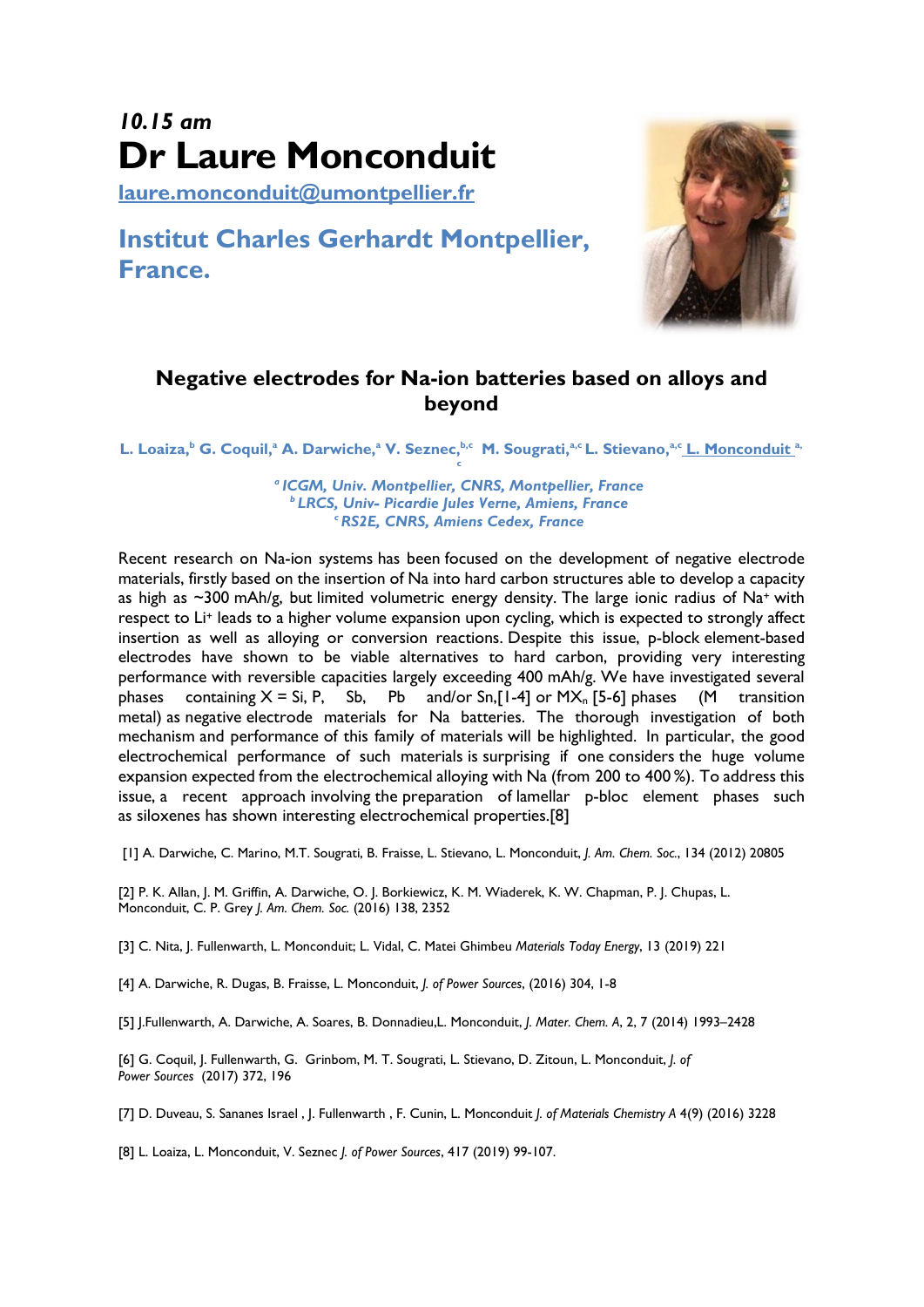## 10.40 am Professor Lorenzo Stievano

lorenzo.stievano@umontpellier.fr

### Institut Charles Gerhardt Montpellier, France.



#### The sodiation-desodiation mechanism of Sb-based electrode materials revealed by operando spectroscopy assisted by chemometric data analysis

M. Fehsea,b,c, M. T. Sougratic,d,e, A. Darwiched, V. Gabaudand, L. Monconduitc,d,e and L. Stievanoc,d,e <sup>a</sup>Dutch-Belgian (DUBBLE), ESRF-The European Synchrotron, Grenoble, France. <sup>b</sup> Faculty of Applied Sciences, Delft University of Technology, Delft, Netherlands. **Alistore European Research Institute, CNRS, Amiens, France.** <sup>d</sup> Institut Charles Gerhardt Montpellier, Univ. Montpellier, CNRS, Montpellier, France. e Reseau sur le Stockage Electrochimique de l'Energie, CNRS, Amiens, France.

In the search for efficient electrode materials for Na-ion batteries, p-block elements were found to be viable alternatives to hard carbon, showing interesting performance with reversible capacities exceeding 400 mAh/g.[1] In particular, Sb showed a specific affinity for Na, exhibiting excellent cycling stability even in the simplest form of bulk Sb.[2] Yet, the reason of this affinity is not thoroughly understood. Indeed, while the electrochemical signature suggests the formation of several possible intermediates, only Na<sub>3</sub>Sb is detected by X-ray diffraction at the end of sodiation, all intermediates being amorphous. Only a recent study of the mechanism by Pair Distribution Function analysis revealed possible short-range structures for the intermediates formed while cycling pure Sb.[3] The same is observed for other Sb-based materials such as  $FeSb<sub>2</sub>$  and SnSb.[4,5]

With the goal of better understanding this specific affinity of Na for Sb, a thorough study of the electrochemical reaction of Sb,  $FeSb<sub>2</sub>$  and SnSb with Na was undertaken using operando X-ray absorption spectroscopy  $(XAS)$ ,  $[6-8]$  coupled to <sup>57</sup>Fe Mössbauer spectroscopy in the case of FeSb<sub>2</sub>. The whole sets of spectra were analysed using multivariate chemometric tools (Principal Component Analysis and Multivariate Curve Resolution). The results of this analysis show that it is intrinsically impossible to prove by XAS the existence of some of the intermediates proposed in the case of pure Sb. On the contrary, in the case of SnSb, the possibility of studying simultaneously the absorption edges of Sn and Sb was essential to clarify the sodiation mechanism, which goes through a two-step process clearly distinct from the lithiation of SnSb.

- [1] M. Dahbi et al., Phys. Chem. Chem. Phys., 16, 15007, (2014).
- [2] A. Darwiche et al., J. Am. Chem. Soc., 134, 20805, (2012).
- [3] P. K. Allan et al., J. Am. Chem. Soc., 138, 2352, (2016).
- [4] A. Darwiche et al., J. Power Sources, 280, 588, (2015).
- [5] A. Darwiche et al., Electrochem. Commun., 32, 18 (2013).
- [6] A. Darwiche et al., Batteries, 4, 25, (2018).
- [7] M. Fehse et al., J. Mater. Chem. A, 6, 8724, (2018).
- [8] M. Fehse, et al., Batteries Supercaps, 2, 66, (2019).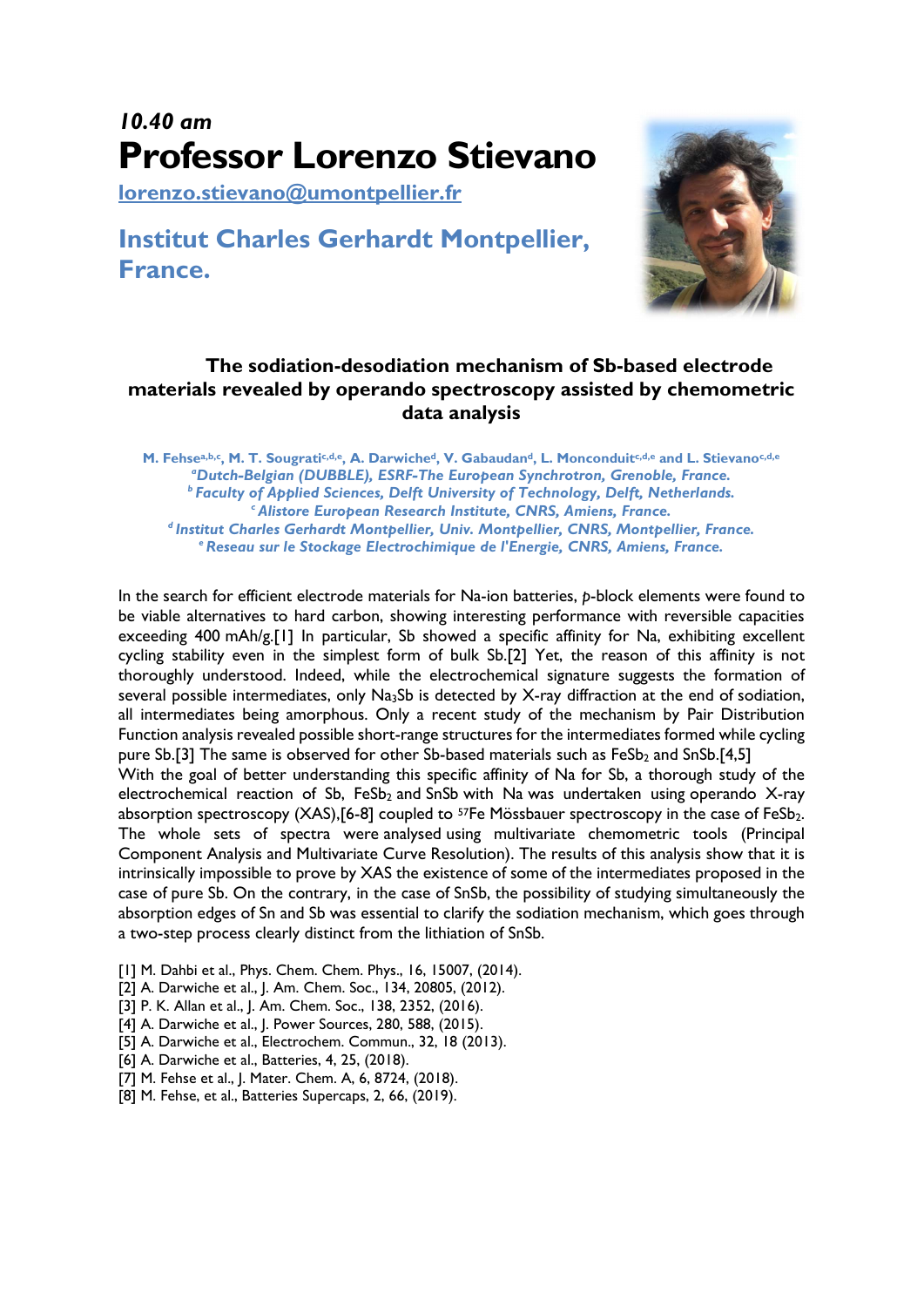

n.tapiaruiz@lancaster.ac.uk

### Lancaster University, UK



#### Layered transition metal oxides as electrodes materials used in Sodium-ion batteries.

 $Na<sub>2</sub>T<sub>13</sub>O<sub>7</sub>$  is a promising anode material for Na-ion batteries due to its layered structure with an open framework and low operating voltage.1 However, its poor electronic conductivity and rapid capacity fading hinder its use in practical applications.2 The introduction of oxygen vacancies as shallow surface states in metal oxides has shown to improve the charge transfer process and conductivity of materials for different applications such as metal-air batteries, lithium-ion batteries, fuel cells, dye-sensitized solar cells, etc.<sup>3</sup> In addition, the concentration of oxygen vacancies can be tuned and optimised depending on the type of treatment (doping, annealing under vacuum,  $H_2$ ,  $N_2$ , chemical reduction, chemical oxidation, anodization annealing, among others).4 Therefore, it is reasonable that the generation of oxygen vacancies on the surface of Na<sub>2</sub>Ti<sub>3</sub>O<sub>7</sub> might be a viable route for overcoming its low electrical conductivity and enhance the electrochemical performance. There have been only a few studies that explore the effect of oxygen non-stoichiometry and enhanced electrical conduction on the energy storage properties in  $Na<sub>2</sub>Ti<sub>3</sub>O<sub>7</sub>$ .

Here we describe an effective and simple method to create oxygen vacancies on the surface of an oxide is by mixing the as-synthesised compounds with urea and annealing the mixture in nitrogen atmosphere at 470  $^{\circ}$ C for 2 h.<sup>3</sup> This methodology has been successfully employed in tungsten trioxide (WO3), investigated as a counter electrode (CE) for applications in dye-synthesized solar cells.3 The use of urea might be an effective way to introduce oxygen vacancies on the surface of  $Na<sub>2</sub>T<sub>13</sub>O<sub>7</sub>$  upon annealing treatment in a  $N<sub>2</sub>$  atmosphere. On the other hand, this methodology is cost-effective and safer compared to the direct use of  $H_2$  or a mixture of  $N_2/H_2$ .<sup>6</sup> This approach has shown improved electrochemical performance with respect to the pristine material due to the introduction of oxygen vacancies on the surface of Na<sub>2</sub>Ti<sub>3</sub>O<sub>7</sub>. The electrons bonded to the removed oxygen in the structure are transferred to the empty 3d levels at the bottom of the conduction band belonging to the adjacent Ti atoms, resulting in the reduction of  $Ti^{4+}$  to  $Ti^{3+}$ . In addition, the reducing atmosphere created upon the decomposition of urea led to partial decomposition of  $Na<sub>2</sub>T<sub>13</sub>O<sub>7</sub>$  into  $Na<sub>2</sub>T<sub>16</sub>O<sub>13</sub>$ . This composition is also widely investigated as an anode material for Na-ion batteries. A comprehensive study was carried out in order to examine the effect of generated defects and formation of  $Na<sub>2</sub>T<sub>16</sub>O<sub>13</sub>$  on the structure, chemistry and charge storage properties of  $Na<sub>2</sub>Ti<sub>3</sub>O<sub>7</sub>$ . These included morphological and structural analysis (PXRD and SEM/EDS), spectroscopic analysis (Raman, XPS, EPR and NMR) in conjunction with electrochemical analysis.

#### **References**

- 1. Senguttuvan et al. Chem. Mater. 23, 4109–4111 (2011).
- 2. Chen et al. Electrochim. Acta 224, 446–451 (2017).
- 3. Elbohy et al. Sustain. Energy Fuels 2,403–412 (2017).
- 4. Cheng et al. Angew. Commun. 52, 2474–2477 (2013).
- 5. Li et al. ACS Appl. Mater. Interfaces 10, 37974–37980 (2018).
- 6. Elbohy et al. IEEE Int. Conf. Electro Inf. Technol. 978, 477–481 (2016).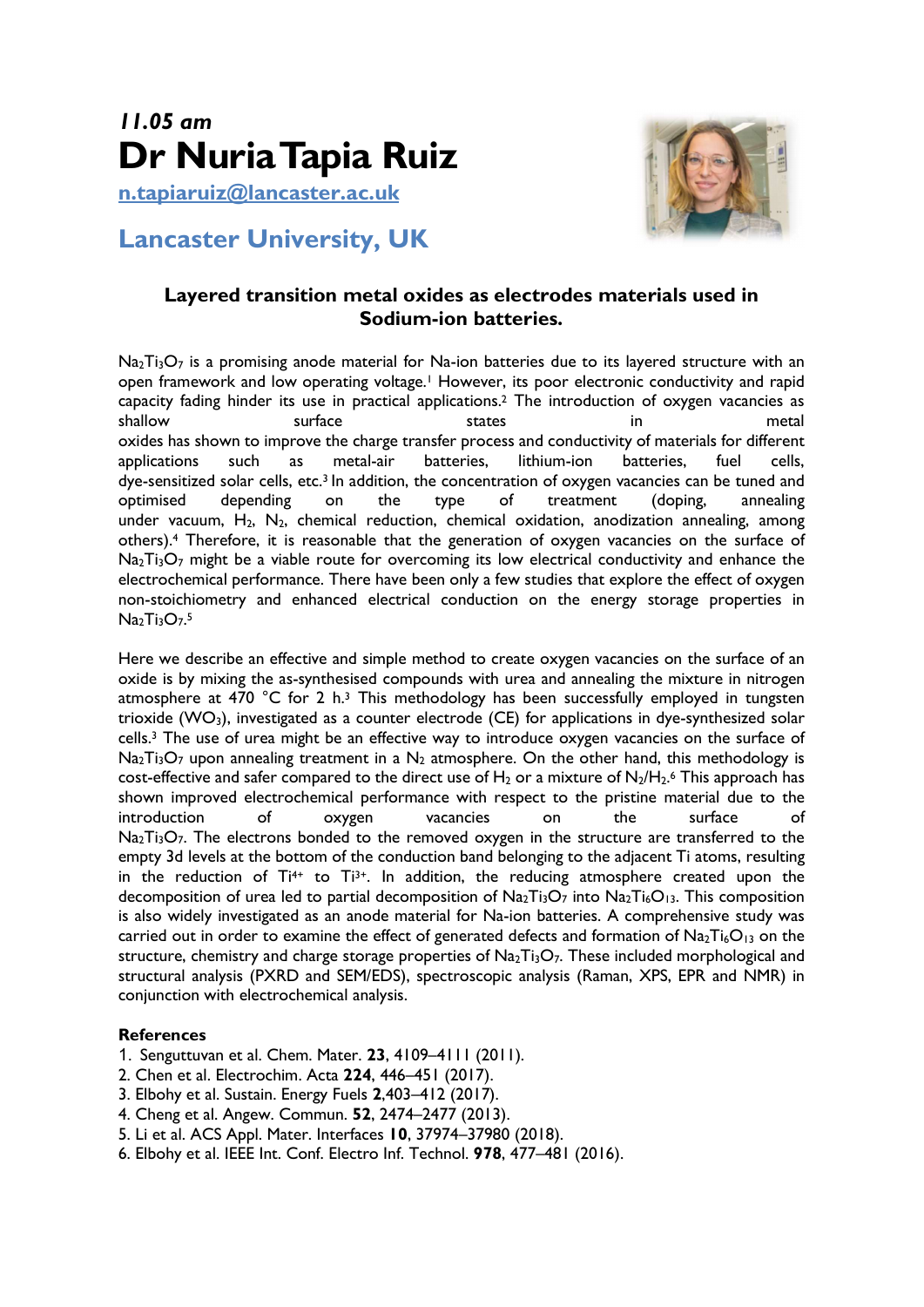### 11.55 am Dr Alexandre Ponrouch

aponrouch@icmab.es ICMAB, Barcelona, Spain.



#### Reliable electrochemical setup for Post Li battery testing

Various metals have been used as battery anodes in electrochemical cells ever since the birth of batteries with Volta's pile and in the first commercialized primary (Zn/MnO<sub>2</sub>, Leclanché 1866) and secondary (Pb/acid, Planté 1859) batteries. Despite issues to develop viable and safe metal anodes, new material (cathode, anode, or electrolyte) testing commonly involves the use of an electrochemical setup called a half-cell in which metal counter and reference electrodes are used. While this protocol has proved to be reliable in Li based cells, the essential properties for the use of Na, Mg and Ca metal electrodes remain to be fully assessed. Here we first describe the different issues that become critical when moving away from Li. Workarounds are given, and a versatile setup is proposed to run reliable electrochemical tests for post-Li battery materials in general, in a broad range of electrolyte compositions [R. Dugas, J. Forero-Saboya, A. Ponrouch, Chem. Mater. 2019, 31, 8613−8628].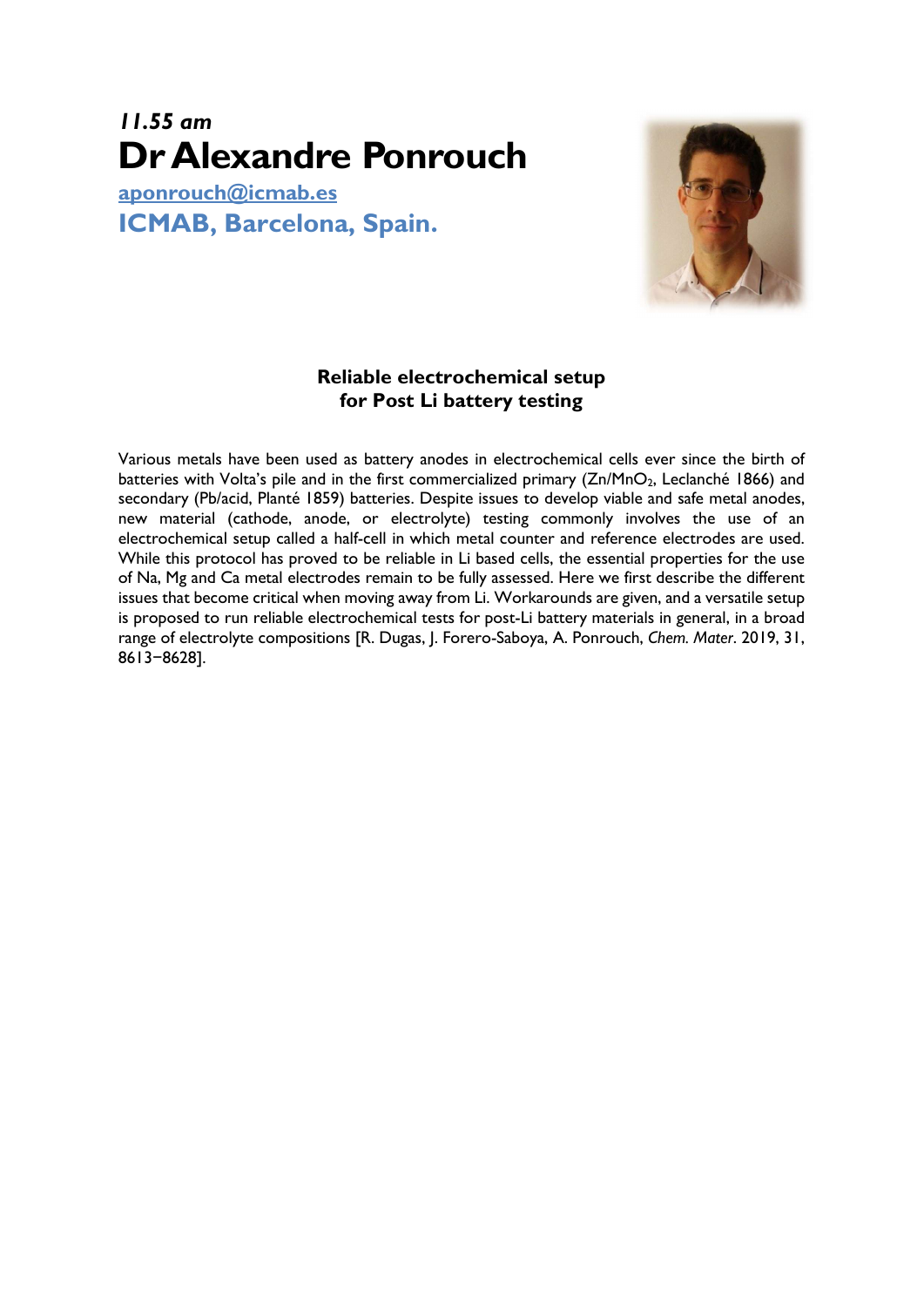## 12.20 pm Dr Reza Younesi

reza.younesi@kemi.uu.se

### Upsala University, Sweden.



### Towards stable interfacial reactions in sodium-ion batteries

Formation of a stable passivation layer known as the solid electrolyte interphase (SEI) on the negative electrode materials such as hard carbon is necessary to design kinetically stable sodium-ion batteries  $(SIBs).<sup>1</sup>$ 

Though the concept of SEI formation and its characteristics in SIBs are largely similar to that for lithium-ion batteries, there exist differences between SEI in those battery systems, which influence the capacity loss and ageing mechanism.2 Therefore, a detailed investigation on SEI formation and the electrolyte stability in SIBs is essential to broaden current knowledge. Compared to its Licounterpart, SEI formed in Na+based electrolyte systems is stated to be more soluble.2,3 This is due the higher solubility of most sodium salts presents in SEI compared to their lithium counterparts (e.g. NaF vs. LiF).

Here, we shed light on SEI formation and dissolution in different Na+based electrolyte systems. We have also studied a range of new electrolyte chemistries in full-cell sodium-ion batteries using hard carbon anodes and Prussian white cathodes. The electrochemical window and SEI stability over time is monitored using electrochemical techniques. Via synchrotron-based hard Xray photoelectron spectroscopy (HAXPES) measurements, composition and changes of the SEI over time are investigated.



Figure 1. Extended relaxation/pause time in galvanostatic cycling of full-cell sodium-ion batteries based on hard carbon anode and Prussian White cathode.

#### **References**

1. M. Dahbi, N. Yabuuchi, K. Kubota, K. Tokiwa (2014) Phys. Chem. Chem. Phys., 16: 15007-15028.

- 2. R. Mogensen, D. Brandell, R. Younesi (2016) ACS Energy Lett. 1: 1173–1178.
- 3. M. Moshkovich, Y. Gofer, D. Aurbach (2001) Journal of The Electrochemical Society, 148 (4): E155-E167.
- 4. A. V. Cresce, S. M. Russell, O. Borodin, J. A. Allen, M. A. Schroeder, M. Dai, J. Peng, M. P. Gobet, S. G.

Greenbaum, et al. (2017) Phys. Chem. Chem. Phys. 19: 574-586.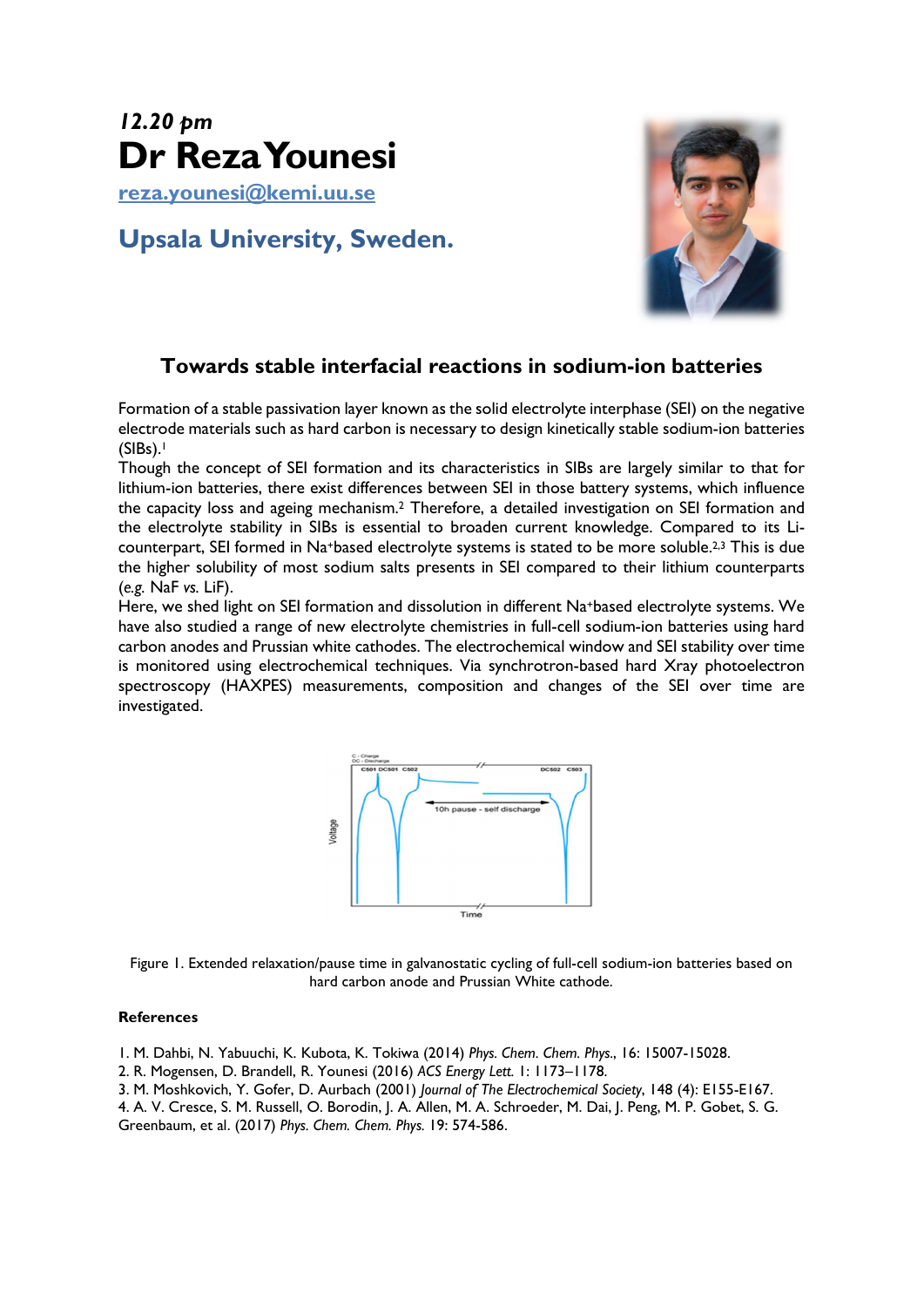

Faradion, UK.



#### High Performance Na-ion Batteries: from Lab to Commercial **Scale**

Na-ion batteries represent an inexpensive alternative to their Li-ion counterparts, especially for large-format applications [1,2]. Faradion has identified a wide range of new Na-based active materials and electrolytes with low manufacturing costs, outstanding electrochemical properties and intrinsic safety [3]. The company has incorporated these materials into full-scale Na-ion cells to a point where performance is competitive with commercial Li-ion cells. These cells are manufactured on industrystandard Li-ion production lines using proven battery designs - see for example, Figure 1 [4]. Faradion has worked with its commercial partners to scale-up its Na-ion cell technology to the 40 Wh and 80 Wh commercial pouch cell level. These cells deliver a specific energy of over 150 Wh/kg and have been incorporated into a range of demonstrator applications, including residential, telecoms and automotive [5]. The technology roadmap indicates that a specific energy in excess of 190 Wh/kg will be accessible in the near future. Other key attributes such as low materials cost, long cycle life and excellent power and safety performance, indicate that Faradion's Na-ion technology will prove commercially successful.



Left panel: Faradion Na-ion 18650 cylindrical cells Right panel: Faradion Na-ion 12 Ah pouch cell (physically shorted)

#### References:

[1] A. Bauer, J. Song, S. Vail, W. Pan, J. Barker and Y. Lu, Adv. Energy Materials, 1 (2018), 1702869

[2] K. Kubota and S. Komaba, J. Electrochem. Soc., 162 (2015) A2538

[3] For example, Faradion Patents: J. Barker and R.J. Heap, US Patent#9774035, US Patent#9917307, US Patent#1019628, US Patent#10115966, US Patent#10050271, US Patent#10399863

[4] J. Barker, International Conference on Sodium Batteries (ICNaB-2019), Naperville, Illinois, USA, Nov. 2019

[5] Chemical & Engineering News, July 20, 2015, Vol. 93, Issue 29, pp 18-19.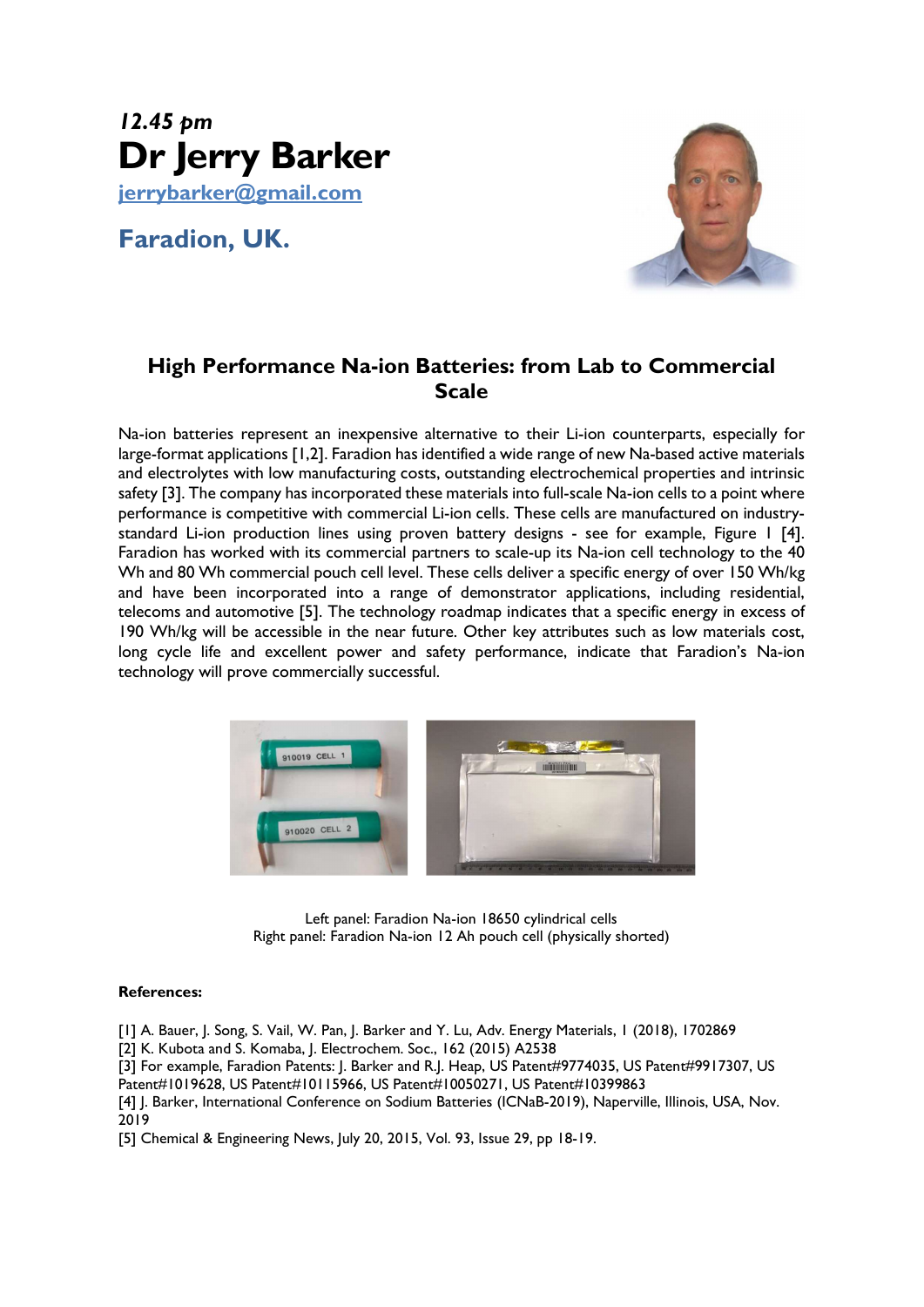## 2.10pm Dr Montse Galceran

mgalceran@cicenergigune.com

CIC ednergigune, Spain.



#### Green, low-cost and scalable synthesis of Triphylite-NaFePO<sub>4</sub> as positive electrode for sodium-ion batteries

C. Berlanga,<sup>1,2</sup> I. Monterrubio,<sup>1</sup> M. Armand,<sup>1</sup> T. Rojo,<sup>1,2</sup> M. Casas-Cabanas<sup>1</sup> and M. **Galceran<sup>1</sup>** 

<sup>1</sup>Centre for Cooperative Research on Alternative Energies (CIC energiGUNE), Basque Research and Technology Alliance (BRTA), Alava Technology Park, Albert Einstein 48, 01510 Vitoria-Gasteiz, Spain.CIC energiGUNE, Albert Einstein 48, 01510 Vitoria-Gasteiz, Spain

<sup>2</sup>Departamento de Química Inorgánica, Facultad de Ciencia y Tecnología, Universidad del País Vasco (UPV/EHU) Barrio Sarriena s/n, 48940 Leioa - Vizcaya, Spain

Triphylite-NaFePO4 is one of the most attractive materials for sodium ion batteries, since its exhibits one of the highest reversible capacities reported up to date for a polyanionic Na-ion cathode material (154 mAh/g) sharing also the excellent properties of the analogous triphylite-LiFePO<sub>4</sub> used in commercial lithium-ion batteries: reaction within a narrow voltage range inside the voltage stability window of the electrolyte, good stability and good cyclability.<sup>1,2</sup>

In this work, triphylite-NaFePO<sub>4</sub> is synthesized from triphylite-LiFePO<sub>4</sub>, by a low-cost, eco-friendly method, enabling the recovery and subsequent reuse of lithium, via the synthesis of  $Li_3PO_4$ , which may then be further transformed into a  $C/LiFePO<sub>4</sub>$  product with excellent electrochemical performance. The triphylite-NaFePO<sub>4</sub> delivered 132 mAh/g at C/10 with good capacity retention (~101 mAh/g with a 100 % of the coulombic efficiency after 200 cycles).<sup>3</sup>

The proposed approach maintains the excellent morphological and microstructural properties of the commercial parent triphylite-LiFePO<sub>4</sub>, including particle size distribution (which is relevant for the processability of the final product), and is aimed to position triphylite-NaFePO<sub>4</sub> as a serious contender for real applications and future commercialization.

#### References

- 1. P. Moreau et al. Chem. Mater. 2010, 22, 4126.
- 2. M. Casas-Cabanas et al. J. Mater. Chem. 2012, 22(34), 17421.
- 3. C. Berlanga, et al. ACS Sustainable Chem. Eng. 2020, 8, 2, 725.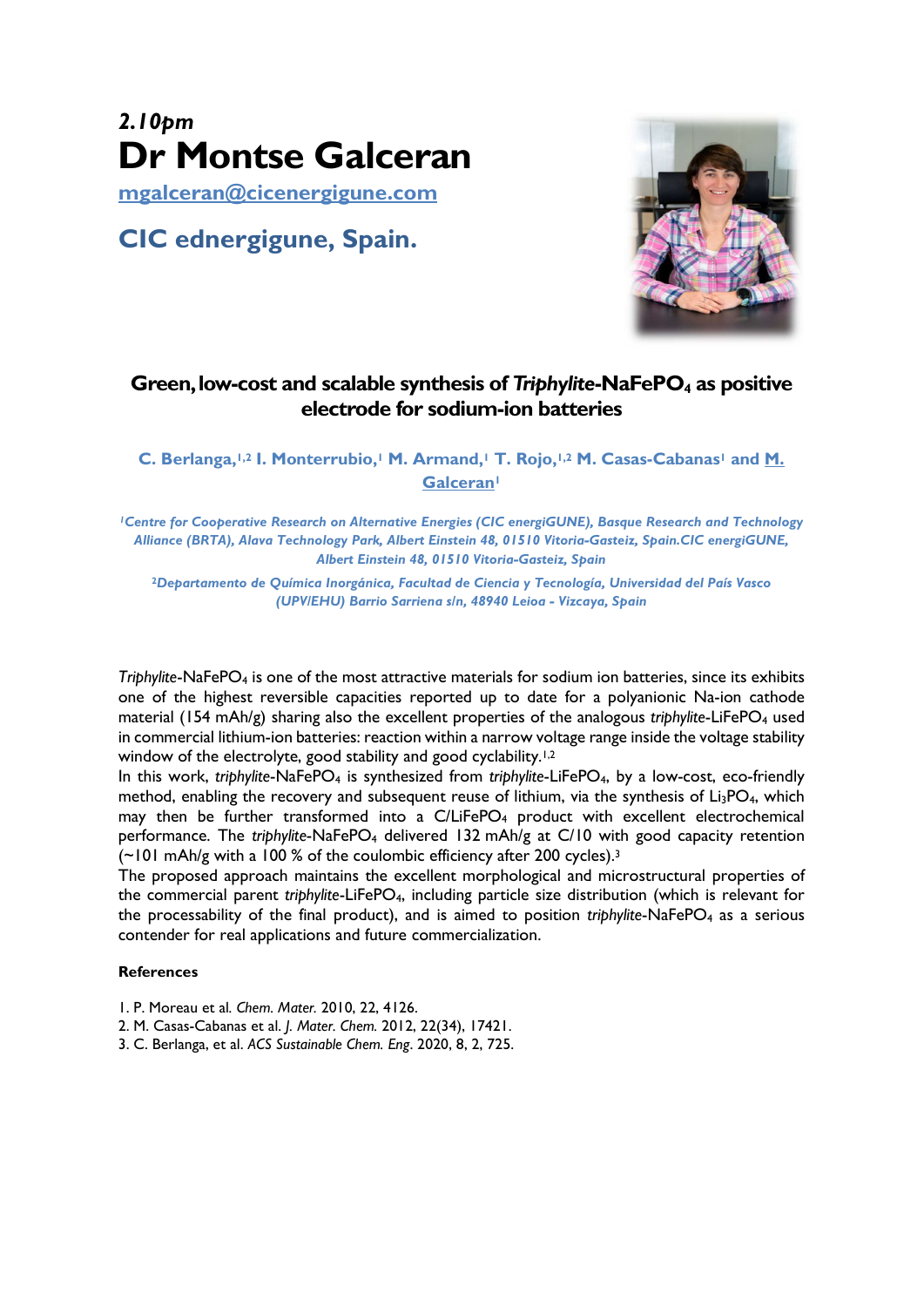## 2.35 pm Professor Clare Grey,

Cambridge University, UK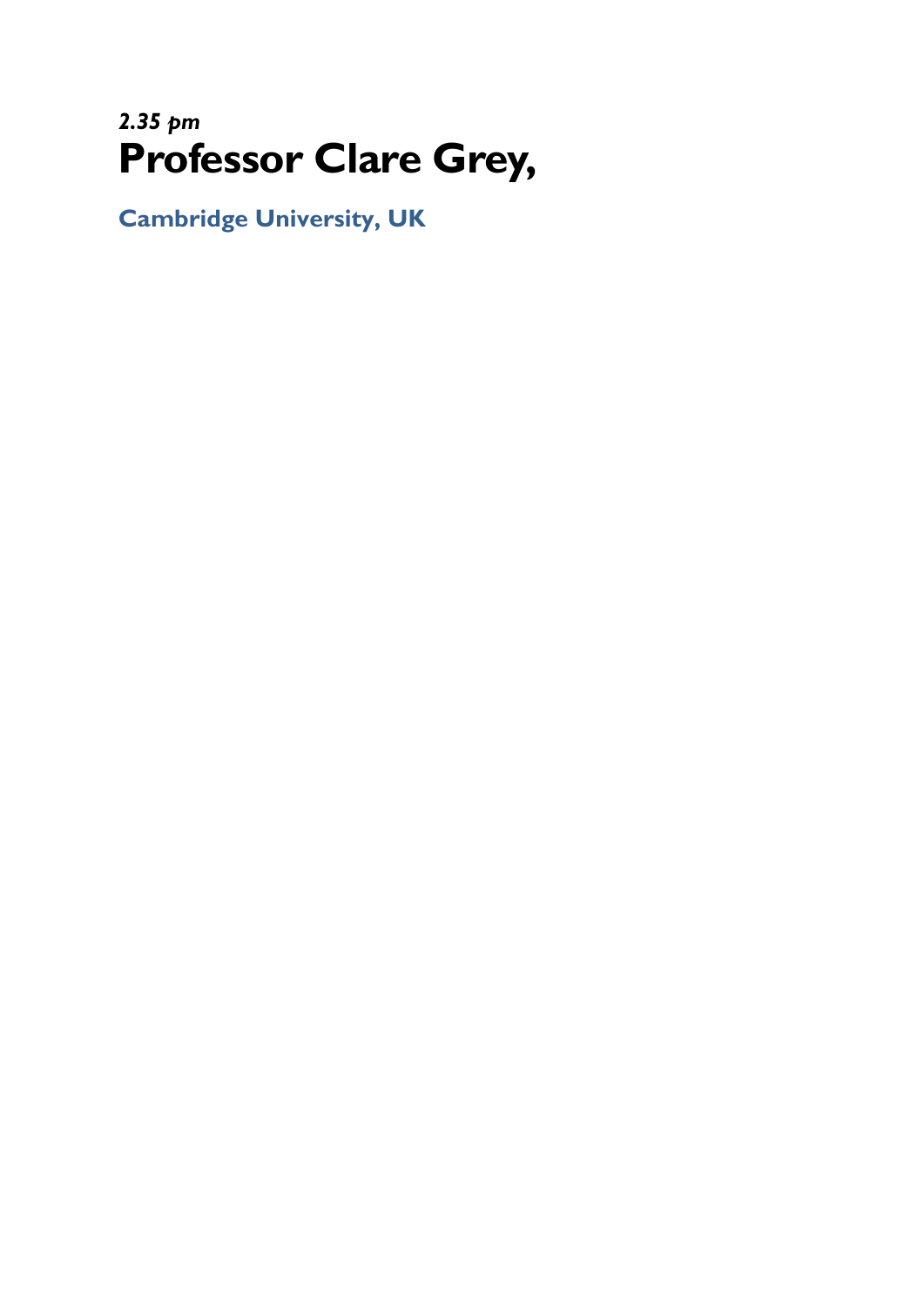## 3.00 pm Dr Edmund J. Cussen

E.J.Cussen@sheffield.ac.uk

### University of Sheffield, UK.



### Sodium Ion mobility in Disordered Perovskites and Implications for Battery Materials

The operation of a secondary sodium ion battery is predicated on facile and reversible migration of Na<sup>+</sup> through electrodes, electrolyte and across the interfaces between them. We are developing new complex oxide materials with crystal structures tailored to facilitate sodium movement and deintercalation via redox processes. The examples of Na<sup>+</sup> conduction in 'beta alumina' provides a classic example of Na+ migration through a crystalline structure with significant disorder. We recently reported Na<sup>+</sup> conduction in a new perovskite prepared using microwave irradiation to drive the reaction to completion in only a few hours. The talk will show how the application of diffraction, muon relaxation measurements and impedance analysis can be used to build a picture of the behaviour of the Na+ ion in this structure. The unusual observation of Na+ on both the large and smaller interstices in the perovskite, and the ability to tune composition and redox behaviour in perovskites, suggest new target compositions and structures for new sodium battery materials.